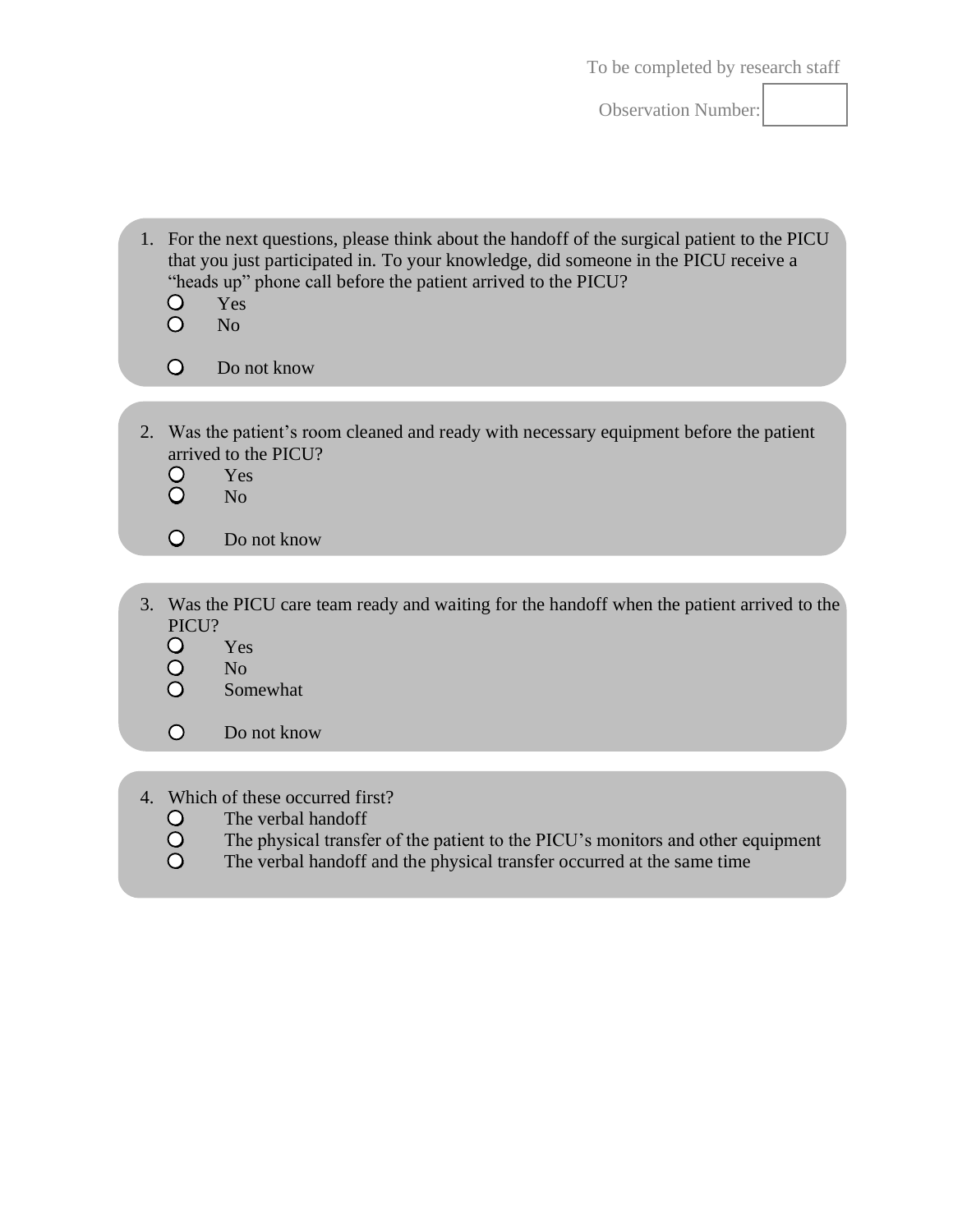- 5. Immediately after the handoff, did you have to seek any additional information about the patient?
	- $\bigcirc$ Yes
	- $\bigcirc$ No

 $\circ$ Do not know

6. During the handoff, did anyone ask any questions, even one?<br>  $\begin{bmatrix}\nO & Yes \\
O & No & \longrightarrow & Go to Question 9\n\end{bmatrix}$ Yes No  $\longrightarrow$  Go to Question 9  $\circ$ Do not know 7. Overall, how adequately were those questions answered? 00000 Not at all adequately Slightly adequately Somewhat adequately Very adequately Extremely adequately  $\begin{matrix} 0 \\ 0 \end{matrix}$ No questions asked Did not listen 8. Overall, how helpful was it to listen to the answers of others' questions? 00000 Not at all helpful Slightly helpful Somewhat helpful Very helpful Extremely helpful  $\frac{0}{0}$ No questions asked Did not listen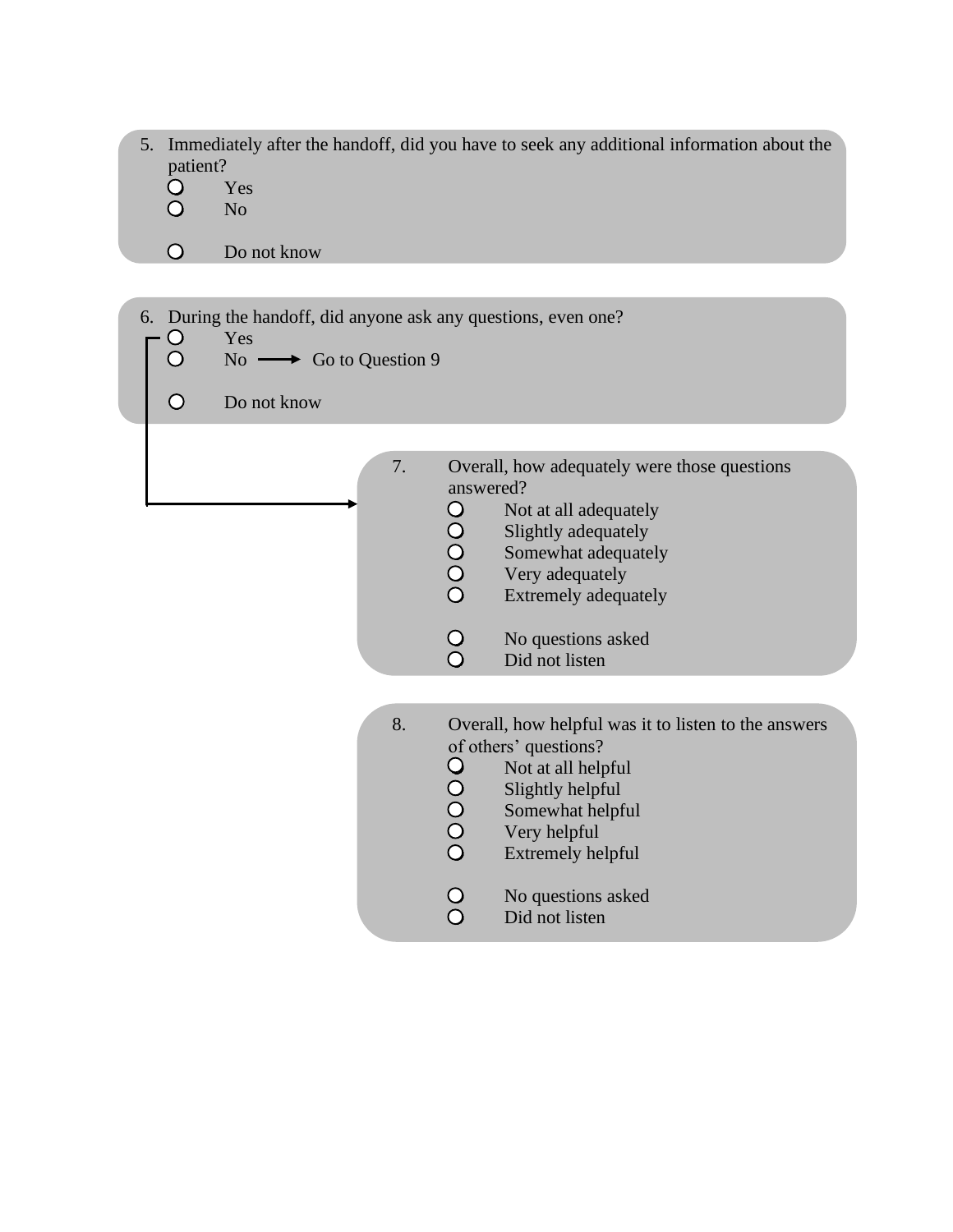

- Not at all efficient
- Slightly efficient
- Somewhat efficient
- 00000 Very efficient
	- Extremely efficient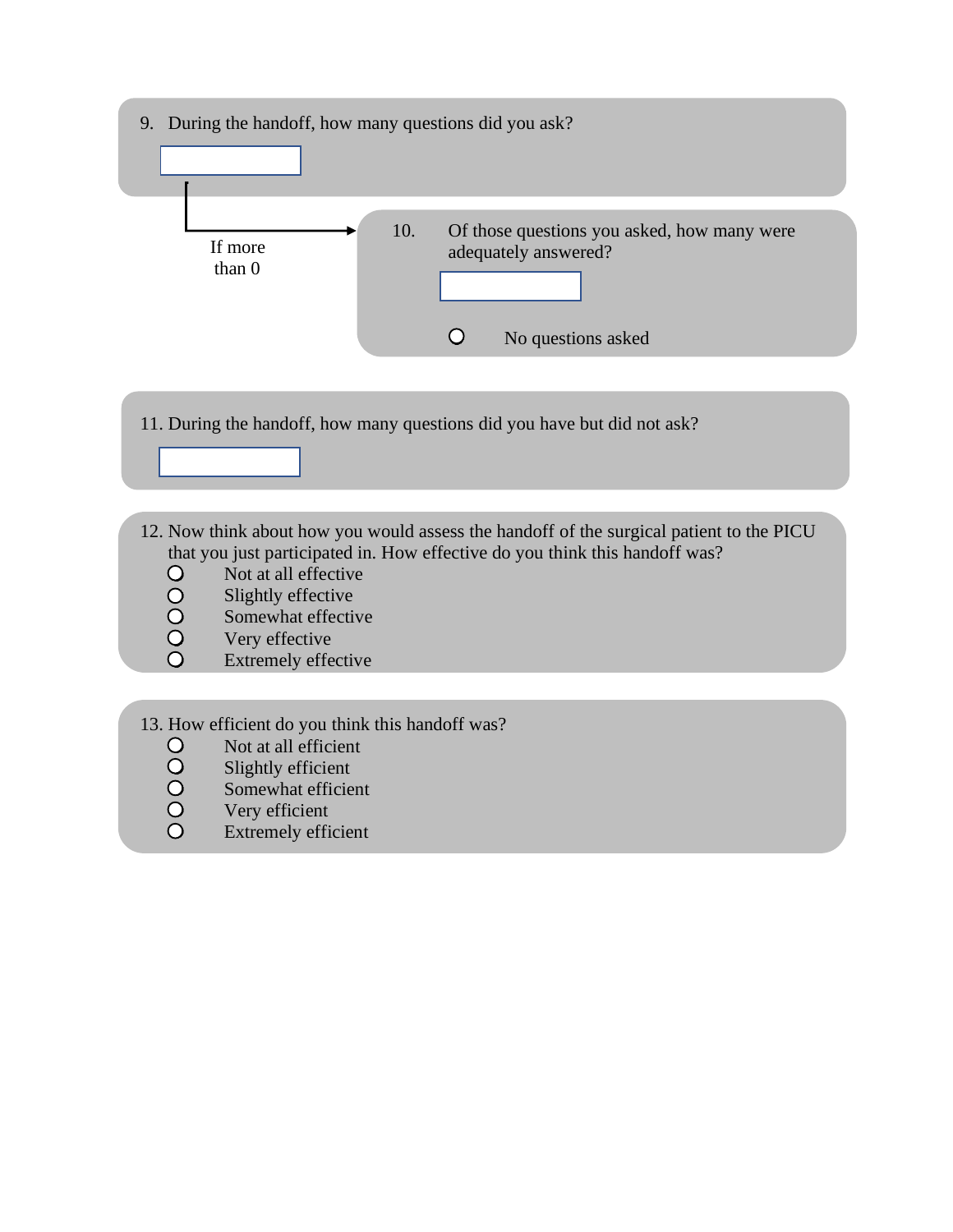

- 
- Extremely familiar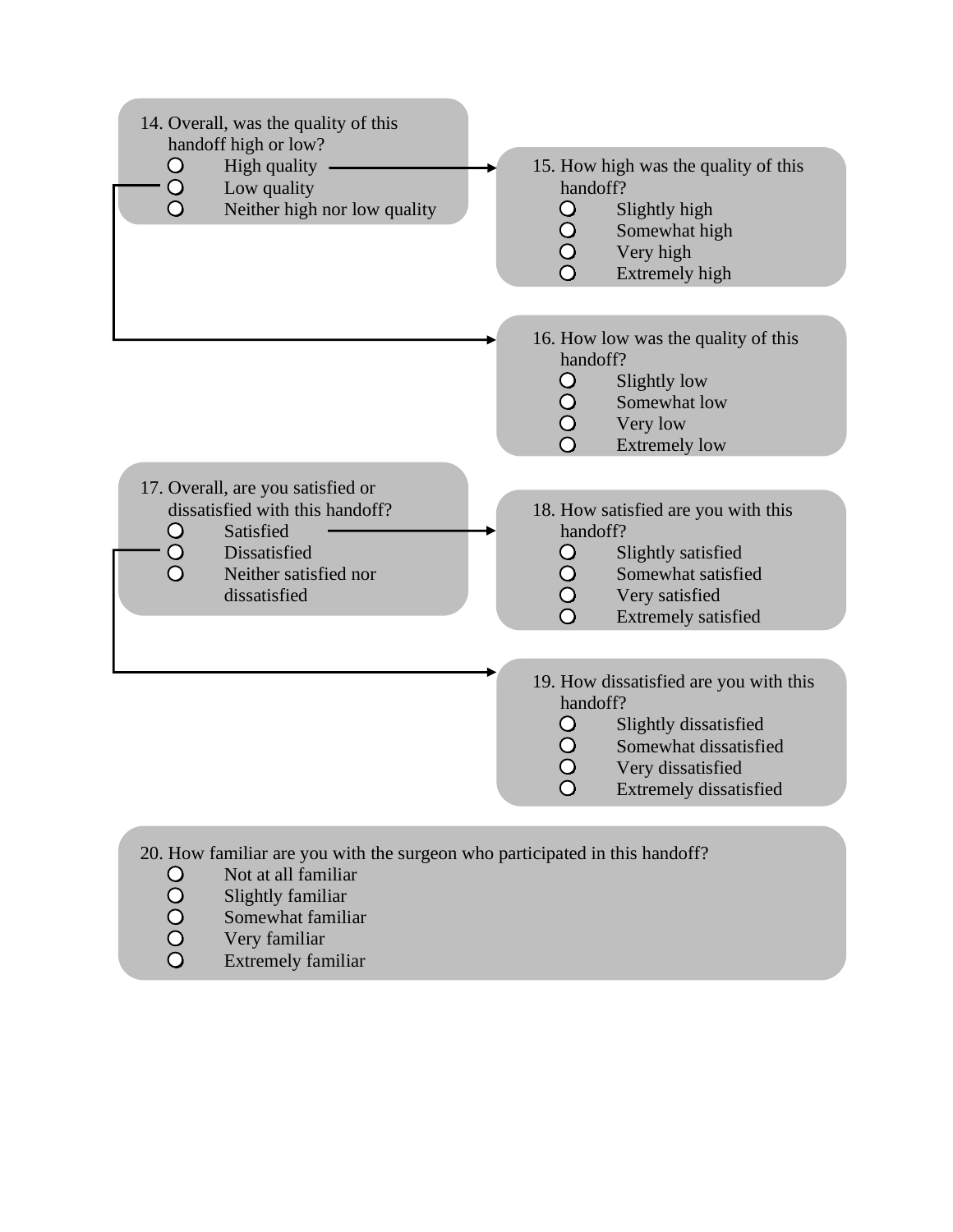- 21. How familiar are you with the anesthesiology attending who participated in this handoff?
	- Not at all familiar
	- Slightly familiar
	- Somewhat familiar
	- OOOOO Very familiar
	- Extremely familiar
- 22. How familiar are you with the PICU attending who participated in this handoff?
	- Not at all familiar
	- OOOO Slightly familiar
		- Somewhat familiar
	- Very familiar
	- Extremely familiar
- 23. How satisfied are you with the logical structure of the handoff?
	- Not at all satisfied
	- Slightly satisfied
	- Somewhat satisfied
	- OOOO Very satisfied
	- $\overline{O}$ Extremely satisfied
	- $\overline{O}$ Do not know
- 24. How satisfied are you that the person(s) handing off the patient use the available documentation (anesthesia record, patient cart, etc.) to structure the handoff?
	- $\bigcirc$ Not at all satisfied
	- Slightly satisfied
	- Somewhat satisfied
	- OOOO Very satisfied
	- Extremely satisfied
	- $\Omega$ Do not know
- 25. How satisfied are you with the time allowed for the handoff?
	- 00000 Not at all satisfied
		- Slightly satisfied
		- Somewhat satisfied
		- Very satisfied
		- Extremely satisfied
	- $\bigcirc$ Do not know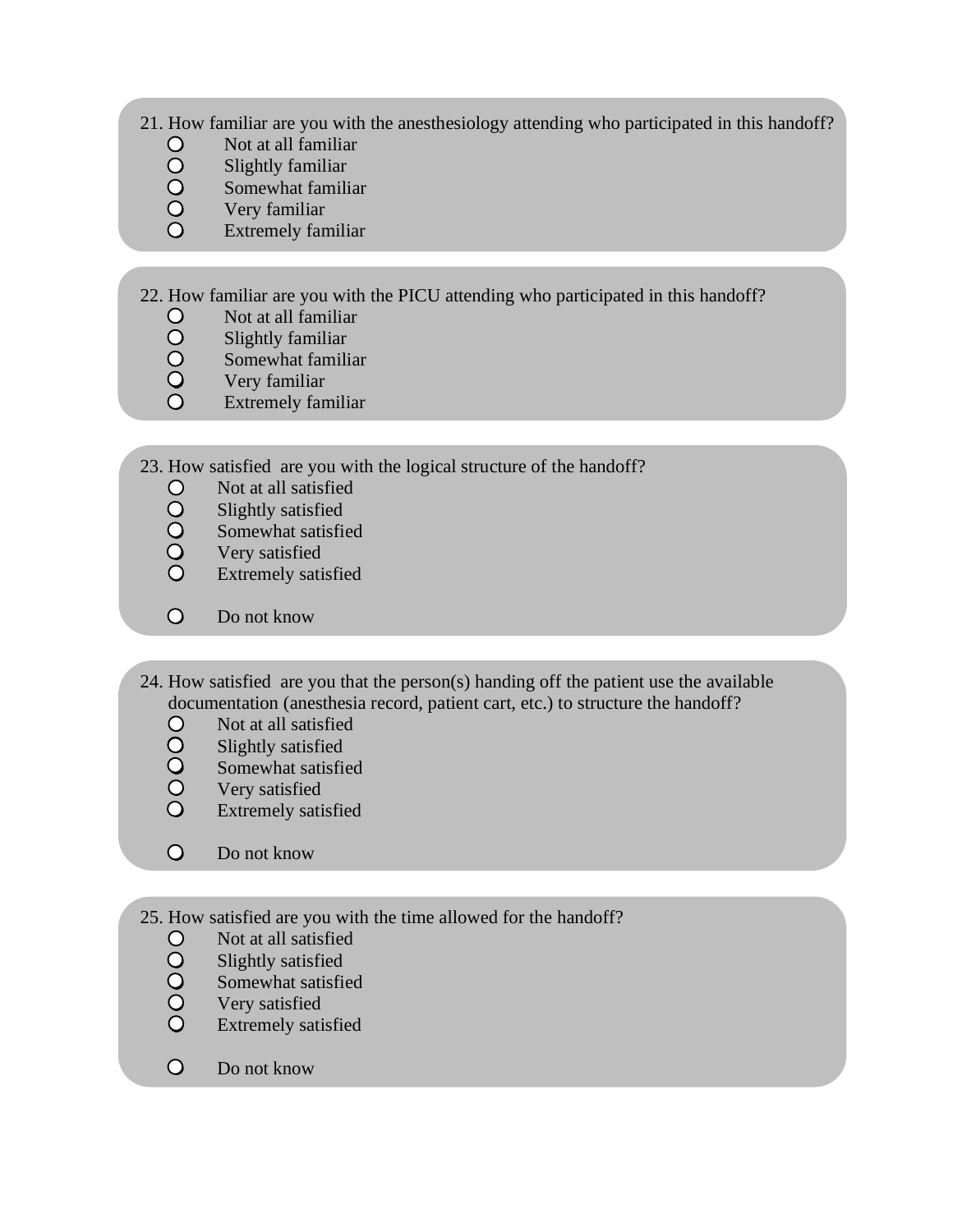- 26. How satisfied are you that interruptions were minimized during the handoff?
	- Not at all satisfied
	- 00000 Slightly satisfied
		- Somewhat satisfied
		- Very satisfied
		- Extremely satisfied
	- $\overline{O}$ Do not know
- 27. How satisfied are you that relevant information was selected and communicated?
	- Not at all satisfied
	- Slightly satisfied
	- 00000 Somewhat satisfied
		- Very satisfied
		- Extremely satisfied
	- $\overline{O}$ Do not know
- 28. How satisfied are you that priorities for further treatment were discussed?
	- Not at all satisfied
	- Slightly satisfied
	- 00000 Somewhat satisfied
	- Very satisfied
	- Extremely satisfied
	- $\overline{O}$ Do not know
- 29. How satisfied are you that the person(s) handing off the patient clearly communicate their assessment of the patient?
	- Not at all satisfied
	- 00000 Slightly satisfied
	- Somewhat satisfied
	- Very satisfied
	- Extremely satisfied
	- $\overline{O}$ Do not know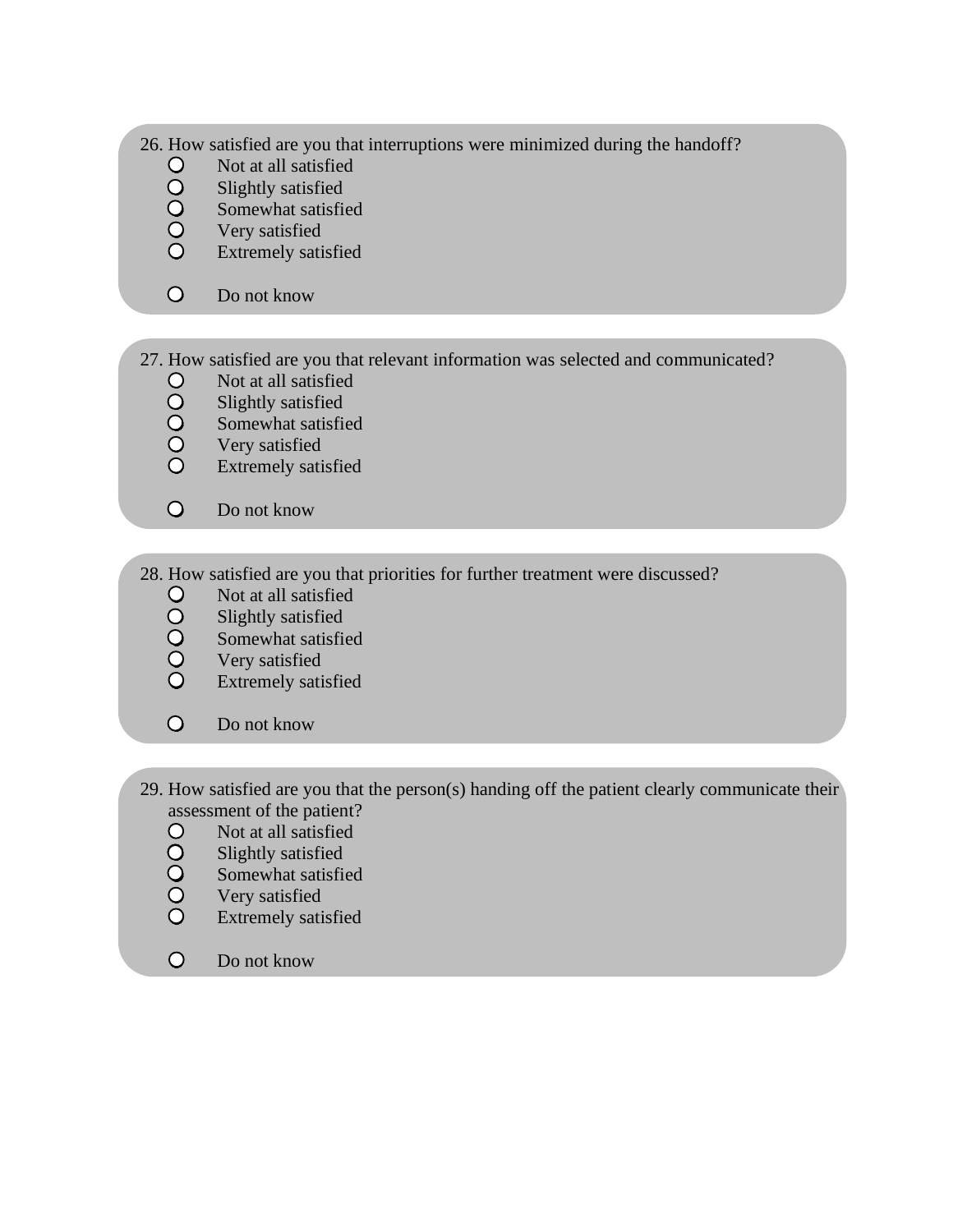- 30. How satisfied are you that possible risks and complications were discussed?
	- Not at all satisfied
	- 00000 Slightly satisfied
		- Somewhat satisfied
		- Very satisfied
		- Extremely satisfied
	- $\circ$ Do not know
- 31. How satisfied are you that good contact was established at the beginning of the handoff?
	- Not at all satisfied
	- Slightly satisfied
	- 00000 Somewhat satisfied
		- Very satisfied
		- Extremely satisfied
	- $\overline{O}$ Do not know
- 32. How satisfied are you that tension within the team was avoided during handoff?
	- Not at all satisfied
	- 00000 Slightly satisfied
	- Somewhat satisfied
	- Very satisfied
	- Extremely satisfied
	- $\overline{O}$ Do not know
- 33. How satisfied are you that questions and ambiguities were resolved with active enquiry by the person(s) taking responsibility for the patient?
	- Not at all satisfied
	- Slightly satisfied
	- Somewhat satisfied
	- 00000 Very satisfied
	- Extremely satisfied
	- $\Omega$ Do not know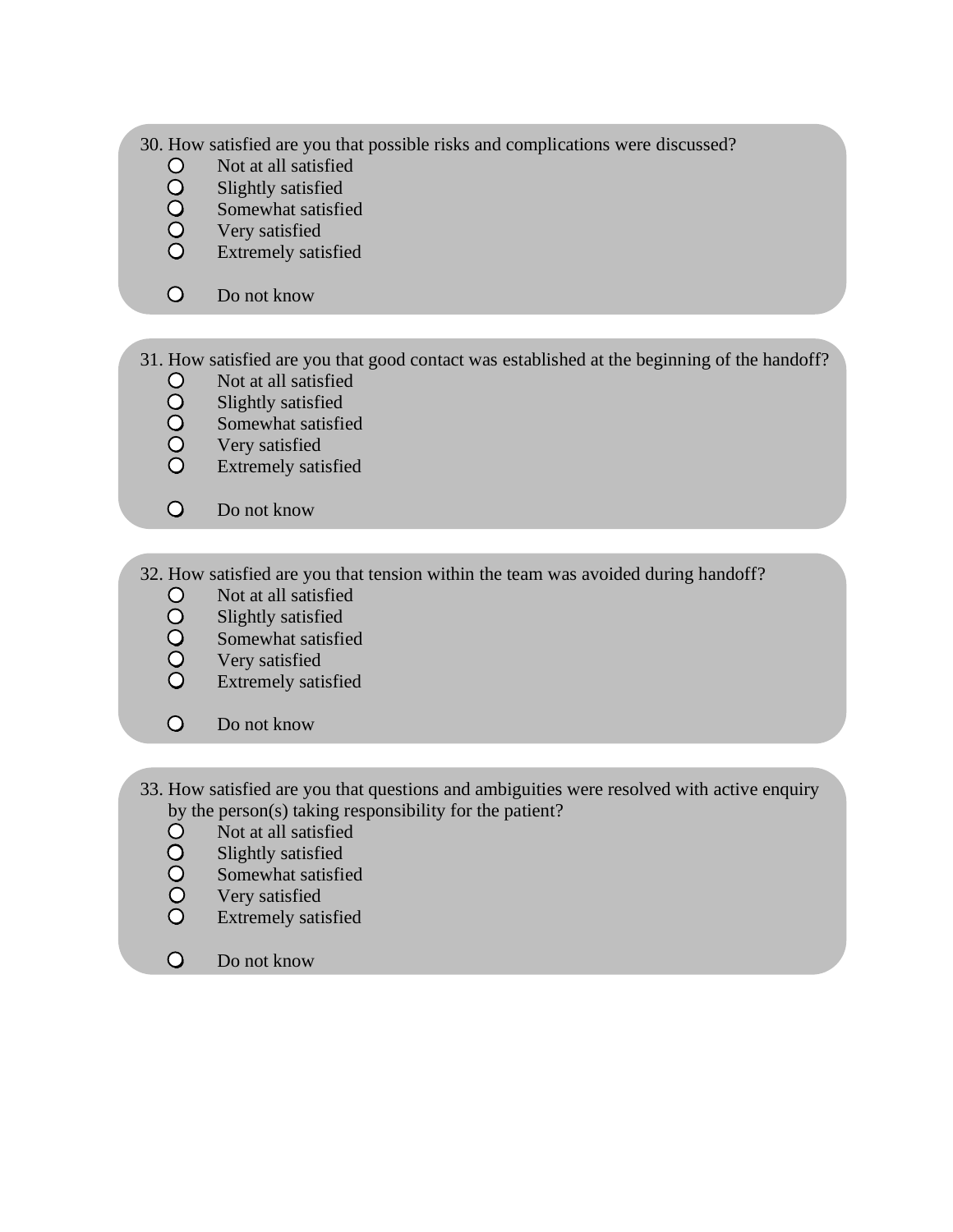- 34. How satisfied are you that the team jointly ensured handoff is complete?
	- Not at all satisfied
	- Slightly satisfied
	- 00000 Somewhat satisfied
		- Very satisfied
		- Extremely satisfied
	- $\overline{O}$ Do not know
- 35. How satisfied are you that that the documentation was complete?
	- Not at all satisfied
	- Slightly satisfied
	- 00000 Somewhat satisfied
		- Very satisfied
		- Extremely satisfied
	- $\overline{O}$ Do not know
- 36. How satisfied are you that the right amount of information was given?
	- Not at all satisfied
	- Slightly satisfied
	- 00000 Somewhat satisfied
	- Very satisfied
	- Extremely satisfied
	- $\overline{O}$ Do not know
- 37. How satisfied are you that the right amount of information was asked for?
	- 00000 Not at all satisfied
	- Slightly satisfied
	- Somewhat satisfied
	- Very satisfied
	- Extremely satisfied
	- $\overline{O}$ Do not know